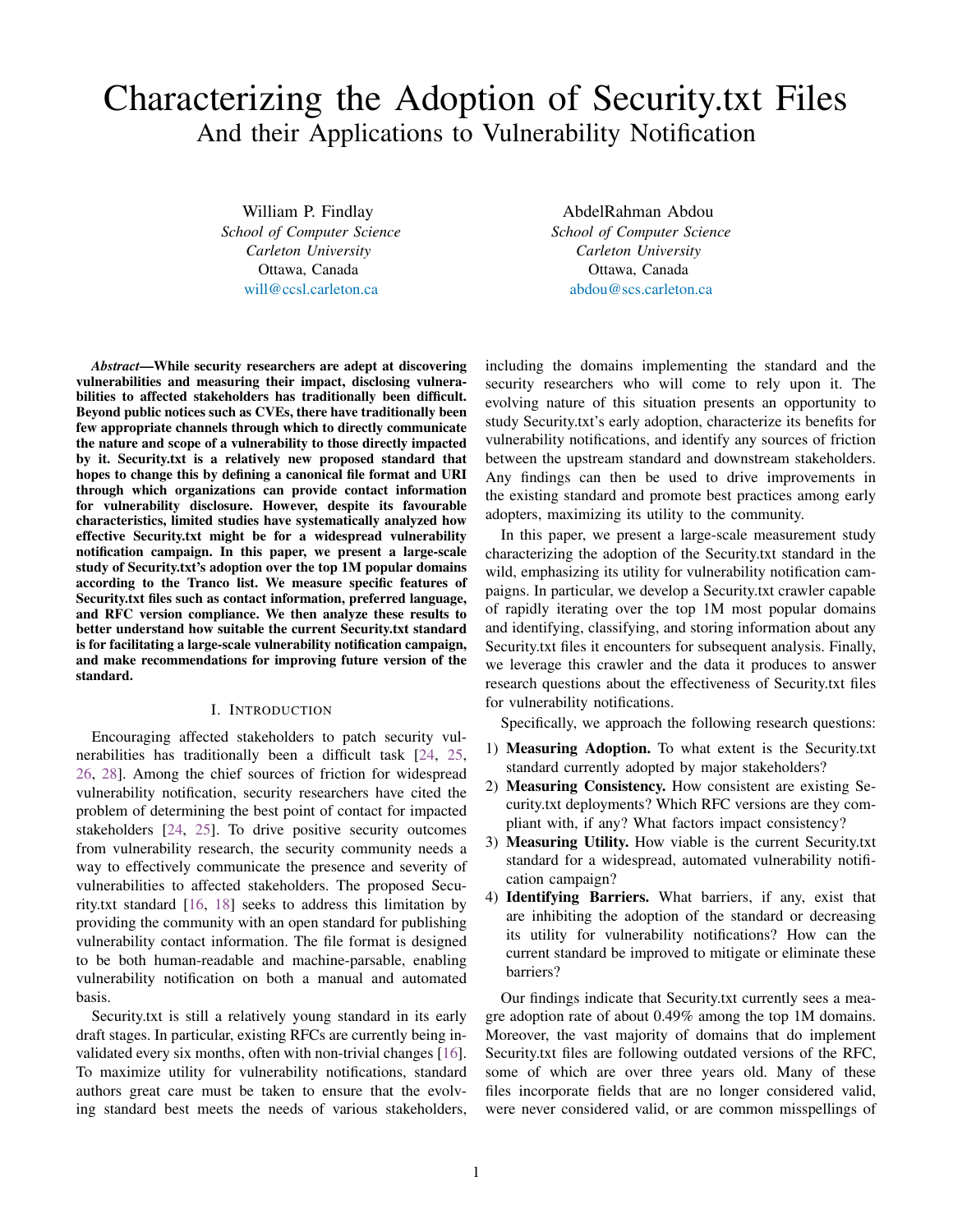standardized fields. These common issues increase the risk that any automated software driving a notification campaign might either ignore the Security.txt file entirely or misinterpret it in such a way that its contents are of little utility to security researchers.

Among valid Security.txt files, we find that a significant number provide contact information in the form of email addresses or URLs linking to a few large-scale bug bounty platforms. These contact methods are highly amenable to automated or semi-automated vulnerability notification campaigns, a promising early result despite the challenges highlighted above. However, very few of these files provide additional information which may be critical to the success of a notification campaign, such as preferred communication language, expiry date, a digital signature, and encryption keys.

Based on these findings, we recommend that several currently optional fields be mandatory in Security.txt. We also propose measures to mitigate potential sources of error, such as introducing regional spellings as alternative field names, making field formats more consistent with each other, and taking additional steps to ensure machine readability. We also encourage downstream implementers to read the latest versions of the standard carefully, employ (and abide by) shorter expiry dates, and keep up to date with the latest RFC versions. Finally, implementers should work to accommodate any automated software consuming their Security.txt files and follow security best practices such as providing a cleartext PGP signature to ensure authenticity.

In summary, this paper makes the following contributions:

- 1) We design and open-source a novel web crawler and parser for Security.txt files that can accurately parse and classify all major, breaking RFC versions of the Security.txt standard. Leveraging the power and safety of Rust, our crawler can iterate over the top 1M domains (2M requests) in just under 2 hours on commodity hardware.
- 2) We present a large-scale study of Security.txt's adoption among the most popular domains, according to the Tranco list [\[23\]](#page-11-4). This study reveals several key factors inhibiting the practical adoption of Security.txt in its current form and offers early insights into how practical Security.txt files might be for a widespread, automated vulnerability notification campaign.
- 3) We leverage the findings from our study to make recommendations to both Security.txt's authors and downstream stakeholders. Our goal is to reduce current sources of friction between the Security.txt specification and its implementations.

# II. BACKGROUND

Security.txt [\[16,](#page-10-0) [18\]](#page-10-1) is a proposed open standard for publishing vulnerability contact information. In particular, its goal is to be a machine-parsable and human-readable file format through which an organization can (1) list contact information for disclosing security vulnerabilities; (2) link to any relevant security policy; (3) thank security researchers and list previously found vulnerabilities; and (4) provide public encryption keys which can be used to digitally sign and encrypt communications with security researchers. The end goal is to promote and facilitate responsible vulnerability disclosure in the security community [\[18\]](#page-10-1).

The standard specifies two possible locations for Security.txt files: /.well-known/security.txt or /security.txt. These files must be served over HTTPS and must follow a pre-determined, plaintext format. All lines must either be a comment, which must be delineated using the # symbol, or a field-value pair delineated by the field name followed by a colon. Listing [1](#page-12-0) in the Appendix depicts an example Security.txt file compliant with RFC version 12 (the most recent version at the time of writing this paper). For illustrative purposes, the example file uses every possible field defined in the current standard, although organizations frequently use only a few. We briefly highlight the main components of the Security.txt file in the paragraphs that follow, but encourage the reader to consult the official RFC for a complete description of the full specification [\[16\]](#page-10-0).

The Contact field is required and allows an organization to list a contact address in one of three acceptable formats: https for web URIs, mailto for email addresses, and tel for telephone numbers. The implementer may choose any of these three options and may list multiple contact fields in order of preference. A given contact address must begin with the name of the chosen format, followed by a colon.

Besides the Contact field, the only other required field as of RFC version 12 is the Expires field, which lists an ISO8601-compliant date by which the contents of the file should no longer be considered valid. The Expires field is one of only two fields that may not appear more than once (the other being Preferred-Languages).

The Preferred-Languages field is an optional field that allows the organization to enumerate a list of preferred contact languages for communication with security researchers. Unlike other fields, which allow multiple values to be defined simply by repeating the field, the Preferred-Languages field must be a commaseparated list of languages. Like the Expires field, Preferred-Languages may only be provided once in a given Security.txt file. Languages are specified using their respective IANA language tags as per RFC 5646 [\[32\]](#page-11-5).

The Canonical field allows an organization to list the canonical URI where the Security.txt file can be found. When combined with a valid digital signature, this field gives the security researcher assurance that the file and its contents are authentic. The Encryption field provides a URI where security researchers may locate the organization's public encryption key. If an organization chooses to digitally sign its Security.txt file, it may do so using a cleartext PGP signature. In this case, a link the public encryption key used to generate the PGP signature should be provided via the Encryption field. An example of this is given in Listing [1.](#page-12-0)

Aside from the aforementioned fields, additional fields include Acknowledgments, Policy, and Hiring. These fields are used to acknowledge researchers who previously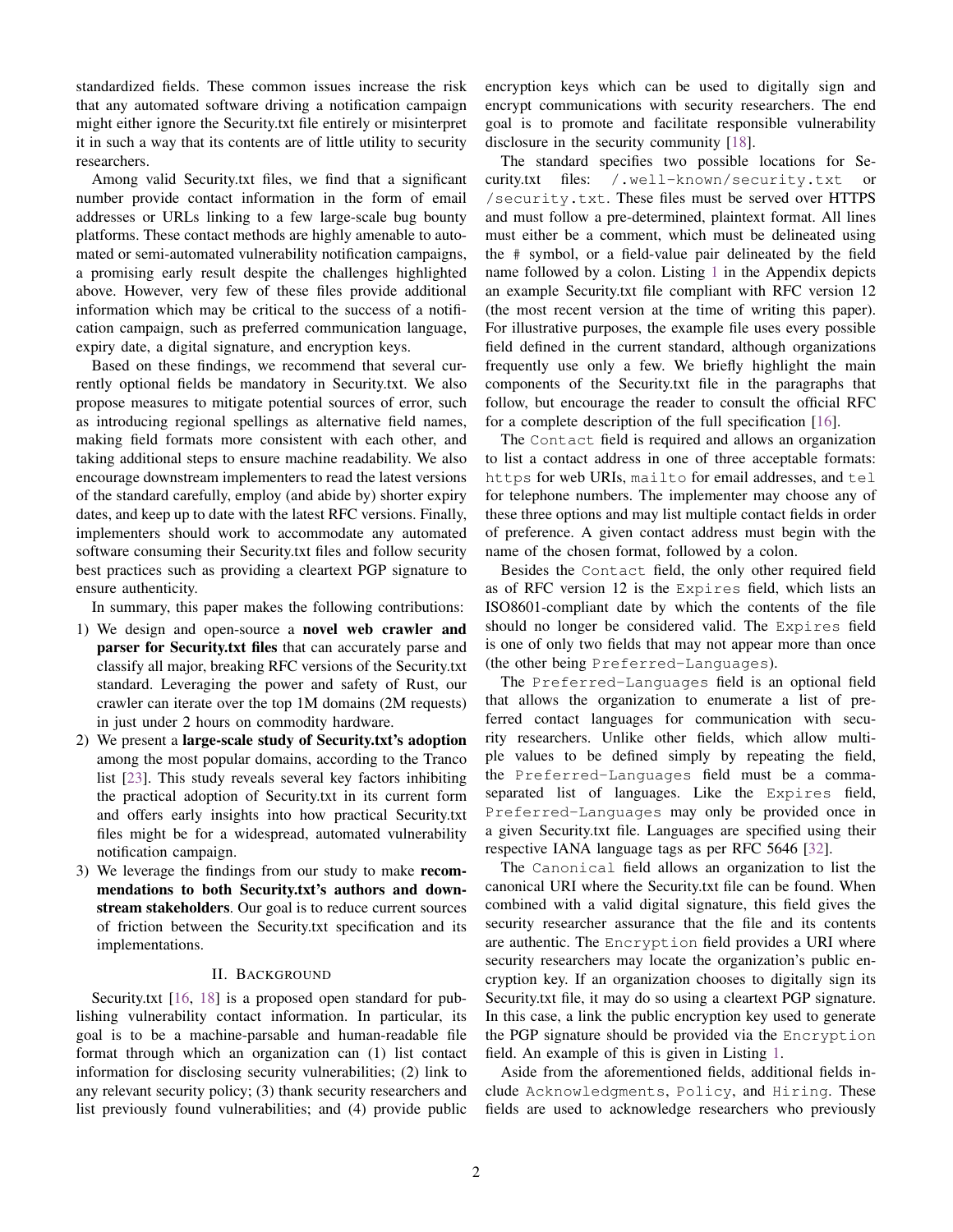disclosed vulnerabilities, outline the organization's security policy, and perform hiring outreach to the security community.

TABLE I: Breaking RFC versions of Security.txt and their distinguishing features.

<span id="page-2-0"></span>

| <b>RFC</b> | Distinguishing Feature                                                      |
|------------|-----------------------------------------------------------------------------|
| $12$ [16]  | Uses $ISO8601$ dates for the $Expires$ field.                               |
| $11$ [17]  | Uses RFC5322 dates for the Expires field                                    |
| 09 1151    | Last version where the Expires field is optional.                           |
| 05 [14]    | Last version where http URIs are allowed.                                   |
| 04 [13]    | Last version to use the Signature field instead<br>of PGP cleartext.        |
| 02 [11]    | Last version with inferred URI schemes for email<br>and telephone contacts. |

Since its inception in late 2017 [\[12\]](#page-10-7), Security.txt has undergone 13 distinct RFC versions (numbered 00–12) [\[16\]](#page-10-0). Over time, significant changes have been made in terms of its scope, the number of fields it defines, and the nature of these fields. Working backwards from the latest version, we identify a total of six "breaking" versions, i.e., ones that are incompatible with a higher RFC version. For example, RFC 11 is incompatible with RFC 12, since RFC 11 uses RFC5322 dates, whereas RFC 12 uses ISO8601 dates. Table [I](#page-2-0) highlights each breaking RFC version and their respective distinguishing features. We later use these distinguishing features to classify Security.txt files by their highest possible RFC version.

#### III. METHODOLOGY

### <span id="page-2-1"></span>*A. SecMap and sectxt.rs*

To scrape and parse Security.txt files, we design and implement two artifacts: sectxt.rs, a Security.txt parsing library for Rust, and SecMap, a highly-concurrent web crawler that uses sectxt.rs to parse and validate candidate Security.txt files. Figure [1](#page-3-0) depicts an overview of our methodology and SecMap's architecture. SecMap and sectxt.rs are written in just under 2K lines of code in the Rust programming language.

A few factors motivated the creation of custom software for this research, the most critical of which is the unique requirements imposed by the nature of this study. We want to investigate the adoption of Security.txt files across many domains and over a potentially wide variety of different RFC versions. This scale necessitates a crawler that is both fast and capable of handling many different versions of the Security.txt standard at the same time. While some Security.txt parsing libraries do exist,<sup>[1](#page-0-0)</sup> they are neither fast enough for this study nor are they capable of handling more than one RFC version. Moreover, none of the existing libraries support the latest RFC, version 12, which means that we would potentially miss out on valuable early adoption metrics for the most recent components of the standard.

Rust is an ideal choice for implementing our custom tooling for several reasons. First, the tokio asynchronous programming framework provides powerful abstractions for writing correct, maximally concurrent code to iterate over the top 1M domains as fast as possible. Due to this highly concurrent implementation, SecMap can rapidly take snapshots of the Security.txt landscape as it evolves. Second, Rust's powerful type system is highly conducive to supporting multiple Security.txt versions simultaneously, which was a primary goal of this research. Using Rust's enum variants, we can express each valid Security.txt version as a single data structure and define custom parsing logic for each version as needed.

We leverage the MongoDB NoSQL database to store Security.txt data. Using Rust's MongoDB driver and the serde library, inserting records into the database is as simple as annotating our Security.txt data structure with #[derive(Serialize)] and invoking the appropriate method call at runtime. This approach saves significant engineering effort and is largely responsible for the small number of lines of code needed to implement SecMap. An added benefit to this approach is that a smaller codebase makes the source code easier to test and audit and reduces the probability of a mistake in the tooling impacting results.

Although a smaller codebase helps to reduce the risk of developer error, we elect to store the raw replies associated with each request. This is a precautionary measure, enabling subsequent human analysis to guard against potential errors in data collection and improving our confidence in the accuracy of SecMap's results. SecMap also stores as much metadata about each request and reply as possible, including a unique identifier for the experimental run, the time of day that the request was sent, the domain and full URL being checked, and any errors encountered while fetching or parsing the Security.txt file. Finally, we maintain a verbose debug log of each action SecMap performs over a given run, storing as much information as possible in case further investigation is needed.

To encourage reproduction of our results and provide maximum utility to the research community, we are releasing both SecMap and sectxt.rs as free and open-source software under the MIT license. Beyond their utility for measuring Security.txt's adoption, we expect that SecMap and sectxt.rs will also be valuable tools for driving future vulnerability notification campaigns (see Section [V\)](#page-8-0). We also plan to publish our dataset (both in raw form and in the form of an informational website) over the next few months.

### *B. Experimental Configuration*

*1) Hardware and Network Connection:* We run our experiments on commodity hardware running version 5.15.7-arch1- 1 of the Linux kernel. The system has an eight core 4.5GHz Intel i7-7700K Kaby Lake CPU and 16GiB of DDR4 RAM at 3GHz. Finally, the NIC is an Intel I219-V ethernet controller running the latest e1000e driver. We issue requests from a local

<sup>&</sup>lt;sup>1</sup>An official list of Security.txt related projects is available at [https:](https://securitytxt.org/projects) [//securitytxt.org/projects.](https://securitytxt.org/projects)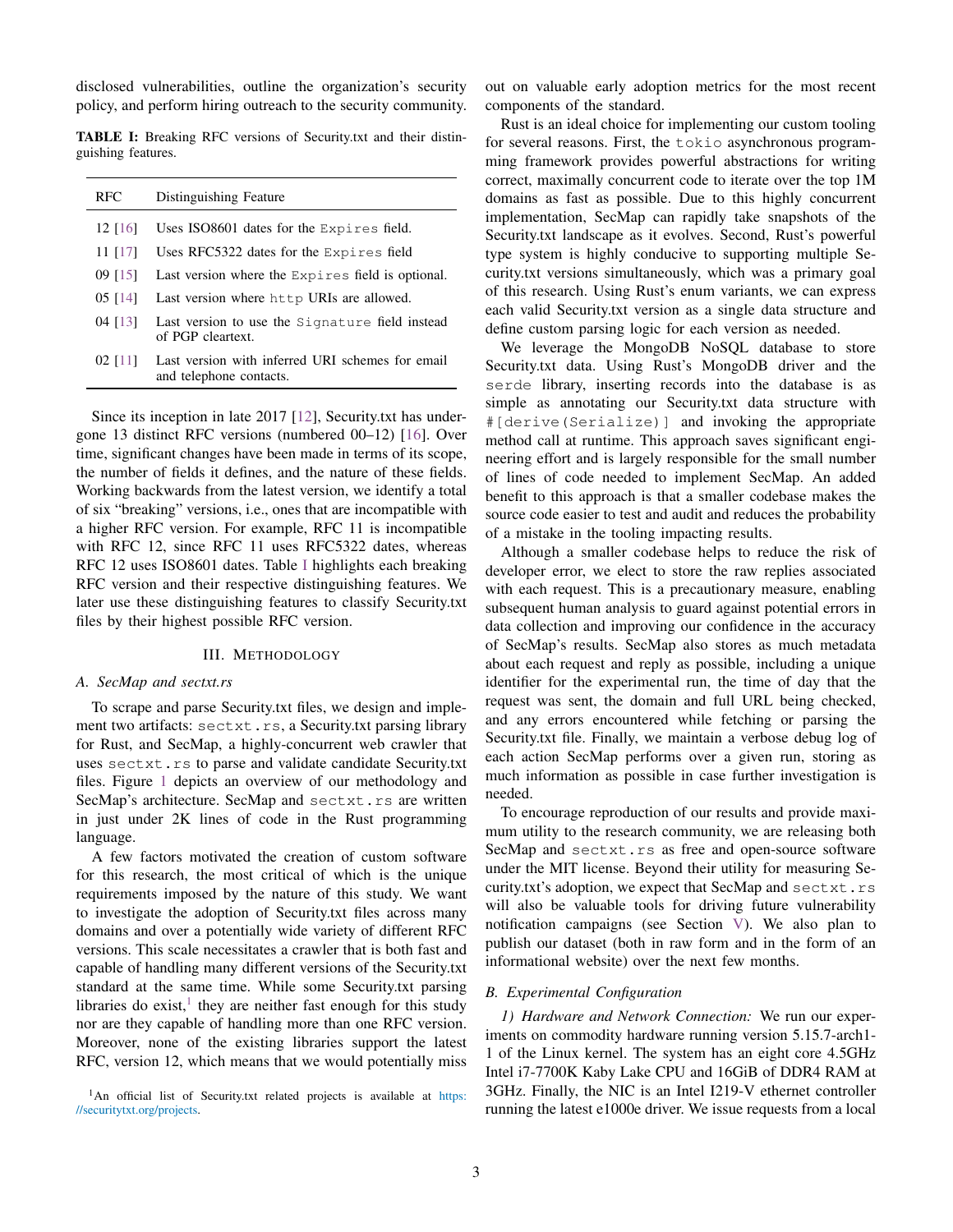<span id="page-3-0"></span>

Fig. 1: An overview of our methodology. SecMap ingests the top 1M domains from the Tranco list and mutates them into relevant URLs using a crawl strategy. These URLs are then passed to several crawler threads which concurrently issue HTTP GET requests. Valid replies are forwarded to the sectxt.rs library which parses and validates Security.txt files, then stores them in a database for subsequent analysis.

Internet connection provided by Rogers communications with advertised speeds of 1Gbps download and 20Mbps upload.

*2) Tuning SecMap:* In addition to binding to a network interface, SecMap supports several configuration options that control its speed and impact its accuracy. In particular, we support command-line flags to tune the number of concurrent requests SecMap buffers at any given time and the timeout duration for filtering out dead connections. Getting these settings right is imperative to the success of our study. A lower level of concurrency and high connection timeout will improve accuracy by ensuring that all connections are handled from start to finish. However, tuning these values too low would result in prohibitively slow crawl times. Similarly, higher concurrency and lower timeout duration will significantly improve crawl speeds but could impact the accuracy of results by dropping some valid connections before they can complete.

We determine the optimal SecMap configuration empirically by repeating preliminary trials under different settings and measuring both the time it takes to complete each trial and the number of successful attempts to locate a Security.txt file. Specifically, we start at a low concurrency level and high timeout and gradually increase concurrency and lower the timeout until we note diminishing returns in speed versus the number of found Security.txt files. Repeating this process iteratively, we arrive at a concurrency level of  $512^2$  $512^2$  $512^2$  and a connection timeout of 10 seconds.

Another factor to consider is whether SecMap will go too fast for the operating system to handle. In our early experiments, we noted a large number of requests being dropped due to too many open file descriptors after running SecMap under strace. The Linux kernel imposes a limit on the number of open file descriptors to prevent a single process from exhausting system resources — open network sockets are one such resource. To alleviate this difficulty, we implement a --ludakris command-line flag, which serves two purposes. First, it bumps its file descriptor resource limit to the theoretical maximum using the rlimit (2) system call. Second, it increases the maximum concurrent TCP connections supported by the kernel using a sysctl $(2)$  call. We run all of our SecMap experiments under this "ludakris"[3](#page-0-0) mode and note no further bottlenecking by the kernel.

*3) Seeding and Crawling Domains:* We seed candidate domains using the Tranco list [\[23\]](#page-11-4), an aggregation of the Alexa [\[1\]](#page-10-8), Majestic [\[21\]](#page-11-6), and Umbrella [\[20\]](#page-11-7) lists. Among its most desirable properties, Tranco is hardened against attacker manipulation, mitigating potential sources of error and making it an attractive target for this kind of research. Since its initial publication in 2019, the Tranco list has been consistently used by other measurement studies published in top security venues [\[10,](#page-10-9) [27,](#page-11-8) [30\]](#page-11-9).

We consider the top 1M domains on the Tranco list for our study. For reproducibility, we note that we used version

 $2$ This means that SecMap will buffer up to 512 requests at a time.

<sup>&</sup>lt;sup>3</sup>The misspelling of "ludicrous" is an intentional reference to the name of the largest possible map size in the video game Age of Empires II.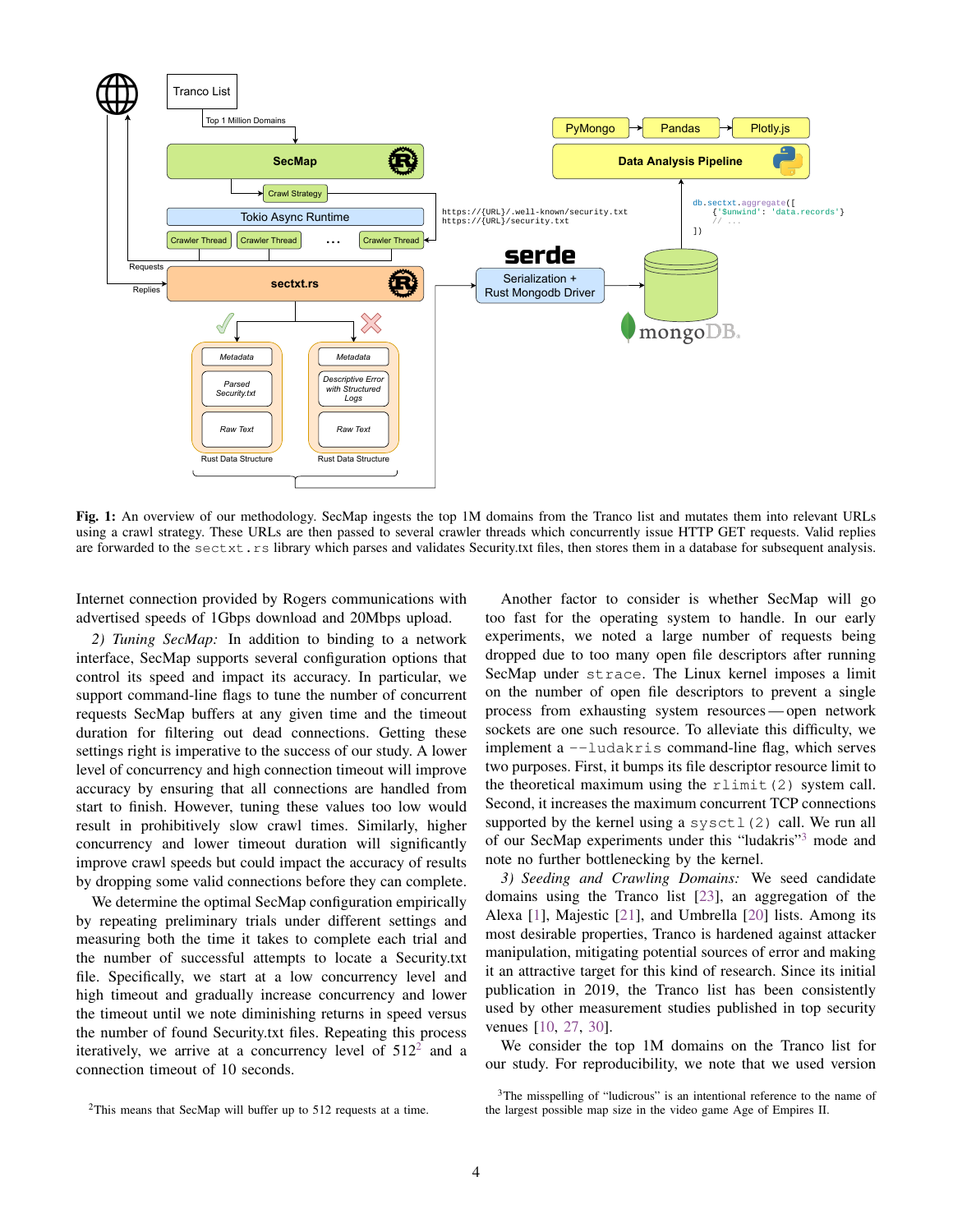5WYN[4](#page-0-0) of the Tranco list from October–November 2021. To determine candidate URLs, SecMap ingests the list of 1M domains and produces a new list of 2M candidate URLs — one for each canonical path outlined in the Security.txt RFC [\[16\]](#page-10-0). It then uses the reqwest Rust library to issue an HTTP GET request to each URL in parallel, checking for the presence of a Security.txt file.

To improve confidence in the results of the study, we repeat our crawling activity once per day over a period ranging from November  $28^{th}$  to December  $5^{th}$  2021, and verify no significant difference in the collected data across any of the experimental runs. We include only the most recent data from December  $5<sup>th</sup>$  in our results.

*4) Collecting Security.txt Files:* After issuing a GET request for a Security.txt file, SecMap applies four filters to discard invalid replies. We enumerate each filter as follows:

- <span id="page-4-0"></span>F1 Request and Protocol Errors. Request and protocol errors comprise any error that prevents an HTTP request from completing. In general, this includes any error encountered by the reqwest library (the client used to make the GET requests). Examples of request errors include failed DNS queries, unreachable hosts, and connection timeouts. Examples of protocol errors include invalid SSL certificates or HTTP responses.
- F2 Bad Status Codes. Of the successful requests, we filter the resulting HTTP responses by status code, discarding any response without a status code of "success" (200–299) as per HTTP RFC 7231 [\[9\]](#page-10-10). This step filters out known-bad responses and spurious replies returned by misbehaving servers.
- <span id="page-4-1"></span>F3 Non-Plaintext Responses. Of the successful HTTP responses, we discard any responses which are not tagged with the text/plain MIME type. This is done in accordance with the Security.txt standard, which stipulates that all Security.txt files must be returned as plaintext responses with the appropriate MIME type set in the response header [\[16\]](#page-10-0). Filtering out such spurious replies helps to improve crawling speeds and reduces the volume of data in the database.
- <span id="page-4-2"></span>F4 Parse Errors. All responses which have passed the above checks are passed into the Security.txt parser implemented in sectxt.rs. The parser then returns any errors encountered while parsing a Security.txt file, and flags the corresponding file as invalid.

#### IV. RESULTS

# *A. Adoption Rate and Taxonomy of Security.txt Files*

Of the 2M requests, SecMap received 1.38M valid HTTP responses. HTTP 400-series status codes (client errors) accounted for 83% of all responses, with Error 404 (Not Found) at 78% (1.08M) and Error 403 at  $3\%$  (46K) of all responses. Successful status codes (200-series) comprised 15.6% of all responses (214K), with status code 200 being the most common. Interestingly, 0.3% of replies contained non-standard

<sup>4</sup>Available at [https://tranco-list.eu/list/5WYN.](https://tranco-list.eu/list/5WYN)



Fig. 2: A summary of all responses to the 2M requests. Protocol errors and request errors prevented a request from successfully completing. Valid files, parse errors, and non-plaintext responses account for all 200-series HTTP status codes. Note that HTTP client errors make up nearly 57% of all responses.

status codes (considered invalid by SecMap). These were generally vendor-specific error codes for the given web server or nonsensical status codes returned by malfunctioning web servers.

Figure [8](#page-12-1) in the Appendix classifies the responses filtered out by [F1,](#page-4-0) [F3,](#page-4-1) and [F4.](#page-4-2) In total, 237K requests (11.9%) result in a protocol error, with TLS errors being the most common at 11.2%. Another 383K requests (19.2%) result in a request error, with DNS errors, connection timeouts, and refused connections being the most common. We received 206K replies (96% of all "successful" responses and 10% of all requests) that are not plaintext. The reasons underlying this large number of spurious replies are similar to the problems with HTTP status codes outlined above. Many web servers are configured to serve incorrect responses (most commonly an HTML page accompanied by a 200-series status code, but we also note a few instances of binary blobs) to invalid requests.

Of the 8.3K plaintext replies, 2.5K result in parse errors for a total of 5.8K valid Security.txt files (or 0.29% of all requests). After accounting for domains with two files (recall that there are two valid canonical paths for a Security.txt file), we are left with 4864 domains with at least one valid Security.txt file (0.49% of the top 1M domains). If we narrow our scope to only the top 100K domains, we note a total of 1624 unique domains (1.6% of the top 100K). These numbers might seem shockingly low but are, in fact, in line with our expectations outlined at the beginning of this section.

The most common parse error was including a line without any field (i.e. any line that is not a comment and that does not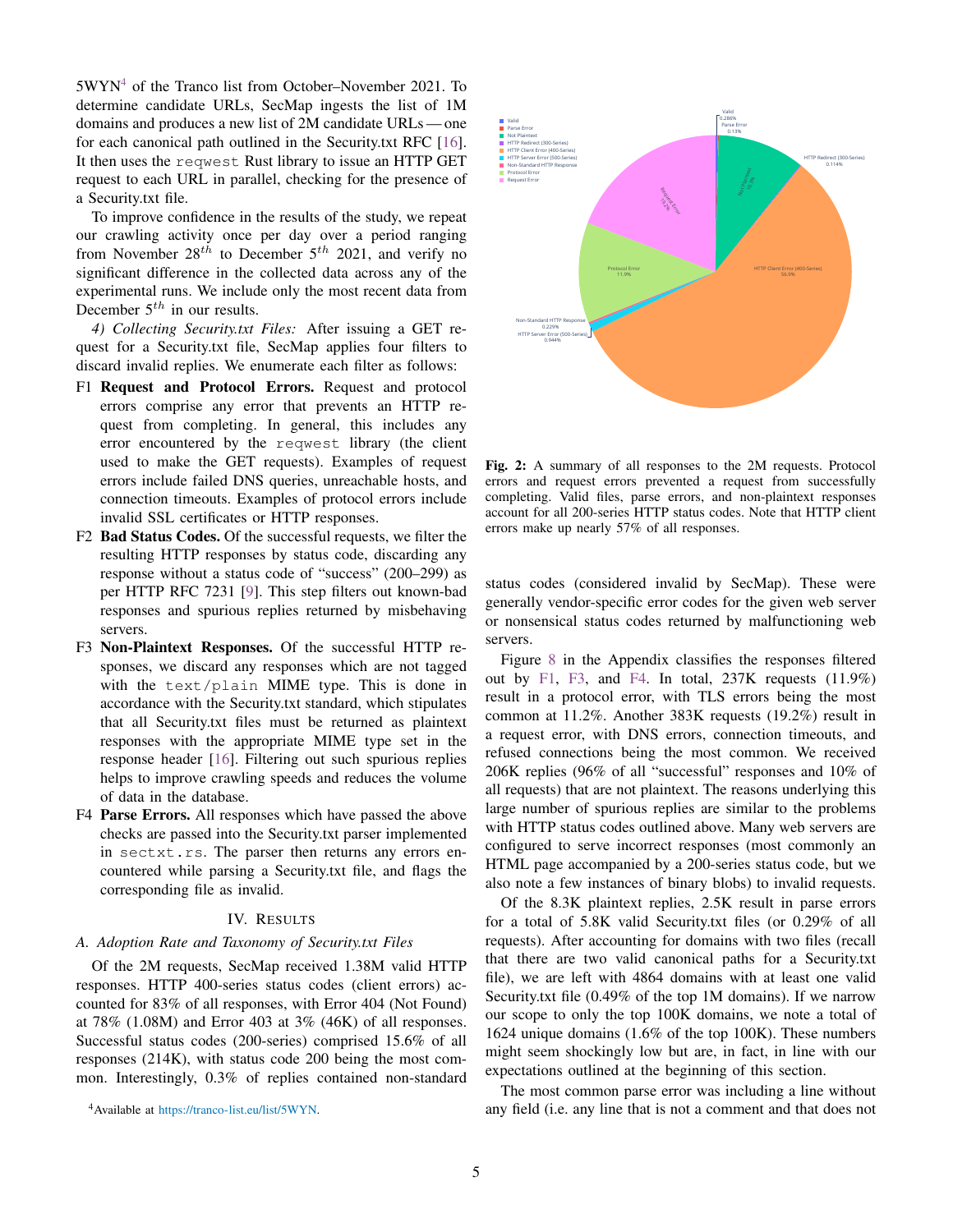<span id="page-5-0"></span>

Fig. 3: A CDF plotting percentage of valid Security.txt files by site rank according to the Tranco list [\[23\]](#page-11-4). Note that the top 31K domains account for 20% of all valid files and the top 241K account for 50% of all valid files. In total, only 4864 of the top 1M domains provide a valid Security.txt file.

begin with a field name followed by a colon). Many of these can be attributed to plaintext responses that did not contain anything resembling a Security.txt file. Upon manual inspection of a random sample of invalid files, we also note another common occurrence: the presence of lines that should have been comments but were missing a #. The most prominent example of this was [amazon.com/security.txt](https://amazon.com/security.txt) (number 18 on the Tranco list), which invalidated itself by listing a bare URL without any comment or field name. The second more frequent parse error was a missing contact field (considered invalid for all RFC versions). In total, 900 files did not provide any contact field, effectively making the Security.txt file unusable.

Figure [3](#page-5-0) shows the probability distribution of valid Security.txt files over the top 1M domains (without doublecounting). Interestingly, while the distribution of Security.txt files is more-or-less uniform over the long tail of domains, the highest-ranked domains are significantly more likely to have a Security.txt file. In particular, the top 31K domains account for 20% of all valid Security.txt files, while the top 241K account for 50% of all valid Security.txt files. These numbers make intuitive sense given the context underlying site ranks — the top-ranked domains generally correspond to large organizations with a vested interest in security (to protect their clientele as well as their profit margins). Such organizations are, in turn, more likely to be following the bleeding edge of security best practices.

Recall from Section [III](#page-2-1) that we are interested in measuring the RFC version of Security.txt files in addition to their validity. Accordingly, the number of valid files is the total of valid files across all RFC versions. This turned out to be a sound research decision since the vast majority of Security.txt files do not fall within even the three most recent RFC versions. Only 560 files (11.5%) are compliant with the most recent RFC (version 12 [\[16\]](#page-10-0)). RFC 11 accounts for another 272 files (5.6%). RFC 9 was by far the most common version with 2283 files (46.9%). Shockingly, RFC 5 (which dates back to 2019 [\[14\]](#page-10-4)) accounts for 1598 Security.txt files (32.9%). Even older RFCs account for the remaining 151 files.

#### *B. Expiry Dates*

<span id="page-5-1"></span>

Fig. 4: The distribution of Security.txt expiry dates by RFC version. RFC 9 is not present here since its only distinguishing feature from RFC 11 is an optional Expires field. The y-axis is cut off at 2030 for readability. Any point outside of 1.5 IQRs from Q1 or Q3 is considered an outlier. The dashed grey line corresponds to today's date (as of writing this paper). Note that several RFC 11 files are currently expired, as well as some RFC 5 and RFC 12 files. RFC 11 and RFC 12 are also more skewed into the future compared with other RFC versions.

To characterize expiry windows, we measure the expiry dates of Security.txt files against various factors such as site rank and RFC version. Note that RFC version 9 is not included in the data presented here. This omission is intentional. RFC 9 is the highest RFC version in which the Expires field is optional (and this is its only distinguishing characteristic). Since our parser uses the absence of an Expires field to test for RFC 9 files, including them in this data is an impossibility.

We find that the majority of Security.txt expiry dates (85.5%) are concentrated within a period of 1–4 years in the future. Other bands of activity occur in and around years with round numbers such as 2030. Of the files that expire in 2021, about half had already expired at the time of measurement. A small number of Security.txt files set expiry dates long enough that they might realistically outlive the person who wrote them. Example years include 2099 and 2222.

Figure [4](#page-5-1) depicts the distribution of expiry dates by RFC version. Expired files and those on the precipice of expiring are distributed among RFC versions 5, 11, and 12, although most belong to version 11, with two particularly large clusters concentrated around May and November 2021. Upon manual inspection of the files in these clusters shared common vulnerability contact domains, including 14 belonging to [tech](https://techday.com)[day.com](https://techday.com) and 34 belonging to [moodle.com.](https://moodle.com) TechDay appears to be an aggregation of news sites from New Zealand, whereas Moodle is a popular learning management system platform. The former cluster is a collection of Security.txt files belonging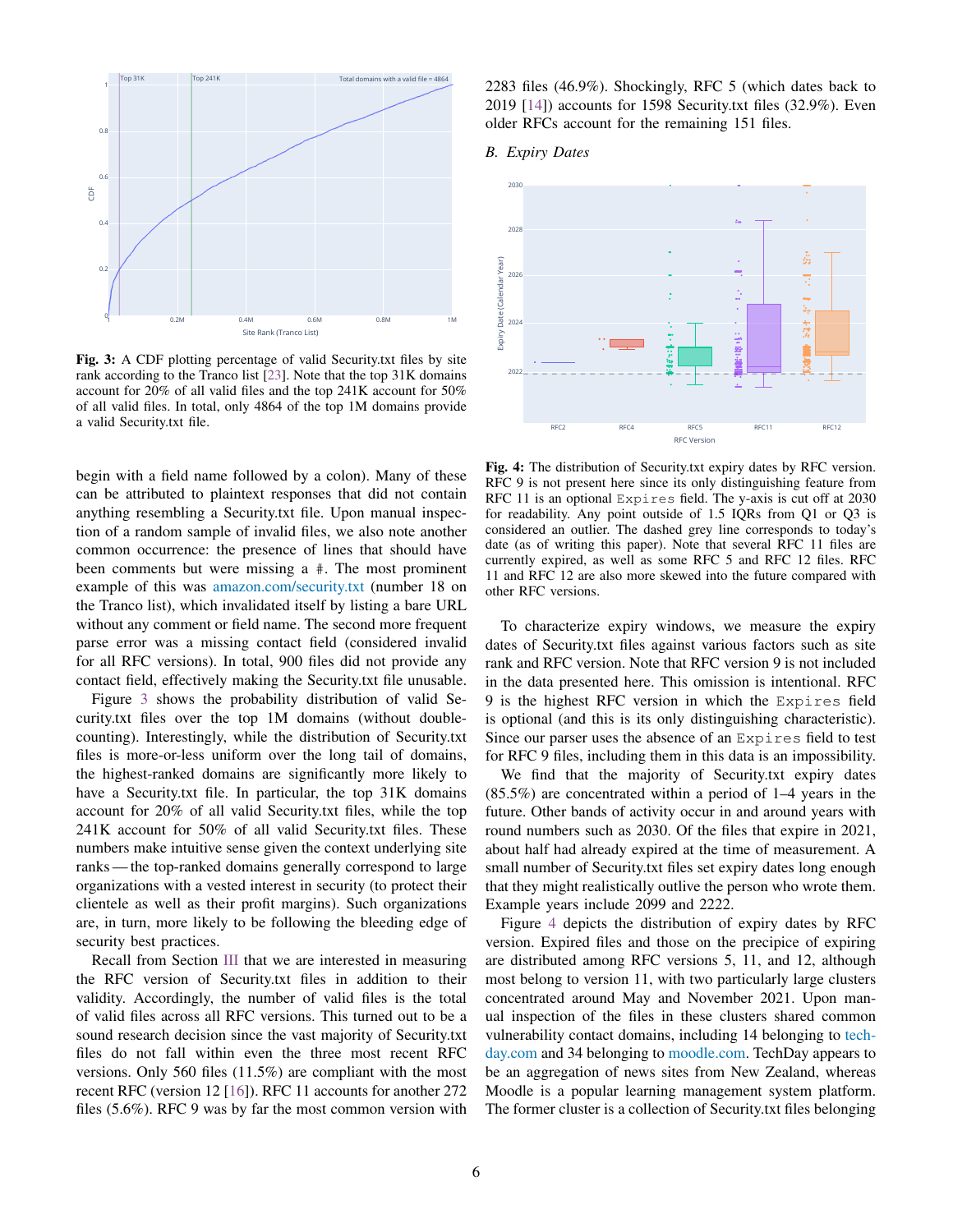<span id="page-6-0"></span>

Fig. 5: Top 15 contact domains for  $http(s)$  and mailto contacts in Security.txt files.

to a single organization, while the latter appears to be a sensible default provided by Moodle. Curiously, none of the RFC 2 or RFC 4 files were expired. While this result may seem counter-intuitive at first, it can be explained by the fact that previously expired files may be more likely to have been updated to a later RFC, along with the minimal sample size for RFC 2 and RFC 4. RFC 12, RFC 11, and RFC 5 each had Security.txt files with expiry dates well into the future. In the case of RFC 11 and RFC 12, a significant number extended into the later 2020s and early 2030s — enough to skew both distributions into the future.

#### *C. PGP Signatures*

We find a total of 363 domains with a Security.txt file signed using PGP cleartext. Of these, only 310 are valid Security.txt files. Of the 53 invalid Security.txt files with digital signatures, 29 arose from incorrect handling of the OpenPGP specification or encryption keys. Nine Security.txt files contained a formatting error that invalidated their cleartext signature and caused parsing to fail. Another 20 files used the Encryption field incorrectly, placing a key ID tagged with the openpgp4fpr URI scheme. This URI is invalid according to the Security.txt spec, and so the file was invalidated by SecMap.

Among the 310 valid Security.txt files that include PGP signatures, we find that they all list at least one public encryption key. In total, we find 153 unique encryption keys, with a select few keys being far more common than others. A key belonging to [soc.beiersdorf.com,](https://soc.beiersdorf.com) the security division of a German beauty product corporation, accounted for 28 Encryption fields in total (9% of all Encryption fields). The second most common key belonged to Atlassian, a web security firm. Manual inspection of files containing these keys revealed that they all belong to domains owned by their respective corporations. In the case of Atlassian, this included unique domains for specific security products as well as status pages managed by Atlassian for popular services like Discord.

# *D. Vulnerability Contacts*

A primary goal of this research was to gauge the viability of the Security.txt standard for automated vulnerability notification campaigns. As one can imagine, the success or failure of such a campaign would heavily depend on the reliable availability of contact information in a *consistent* format. The most desirable format would arguably be mailto links since these can be reliably contacted by automated software. Less desirable are http and https links since these are generally inaccessible to automated software without significant engineering effort (e.g., natural language processing, HTML parsing, web drivers to fill out forms). In this section, we examine the most common contact schemes and domains used by Security.txt files and compare them with a previously studied alternative: WHOIS abuse records [\[24\]](#page-11-0).

https (26.5%) and mailto (72.8%) were the most popular contact schemes, with tel  $(0.6\%)$  and http  $(0.1\%)$  being the least popular. Note that http contacts are considered deprecated by the Security.txt standard and have not been supported since RFC 4 [\[13\]](#page-10-5). In total, 4824 mailto contacts were defined across 4100 Security.txt files, and 1560 https contacts were defined across 1440 Security.txt files. This means that 84.3% of valid files support at least one email contact, while 29.6% of files support at least one HTTPS contact. Only 35 files provide a tel contact and four files provide an http contact.

Many contact domains exhibited disproportionate popularity. Figure [5](#page-6-0) shows the respective frequencies of the top 15 most popular contact domains among crawled sites. HackerOne [\[19\]](#page-11-10) which makes up 6.7% of all contact domains, is a bug bounty platform that partners with businesses to manage their coordinated disclosure policies. The second and third most popular domains, [g.co](https://g.co) and [google.com](https://google.com) are both used as umbrella contacts for all official domains owned and operated by Google. The fourth most popular contact domain [bitly.com](https://bitly.com) is a popular URL shortener, which may be used to obfuscate or otherwise shorten the actual contact URL. The [salla.sa](https://salla.sa) and [shopify.com](https://shopify.com) domains belong to e-commerce platforms, and the corresponding Security.txt files appear to be sensible defaults applied to websites operating atop these platforms. Other common umbrella domains were [thg.com,](https://thg.com) used in several cosmetic product websites and [bmwgroup.com,](https://bmwgroup.com) used in websites belonging to auto manufacturers operating under BMW.

Perhaps the most shocking finding among the most popular contact domains is the prevalence of [example.com](https://example.com) as a vulnerability contact. In total, we find 56 separate instances of <mailto:security@example.com> being used as a mailto contact. This is the example email address provided on the Security.txt informational site [\[18\]](#page-10-1) and should not be treated as a legitimate contact. The end result is 56 Security.txt files (1.2% of all valid files) that essentially have no contact information, rendering them totally useless for security researchers hoping to perform vulnerability disclosure.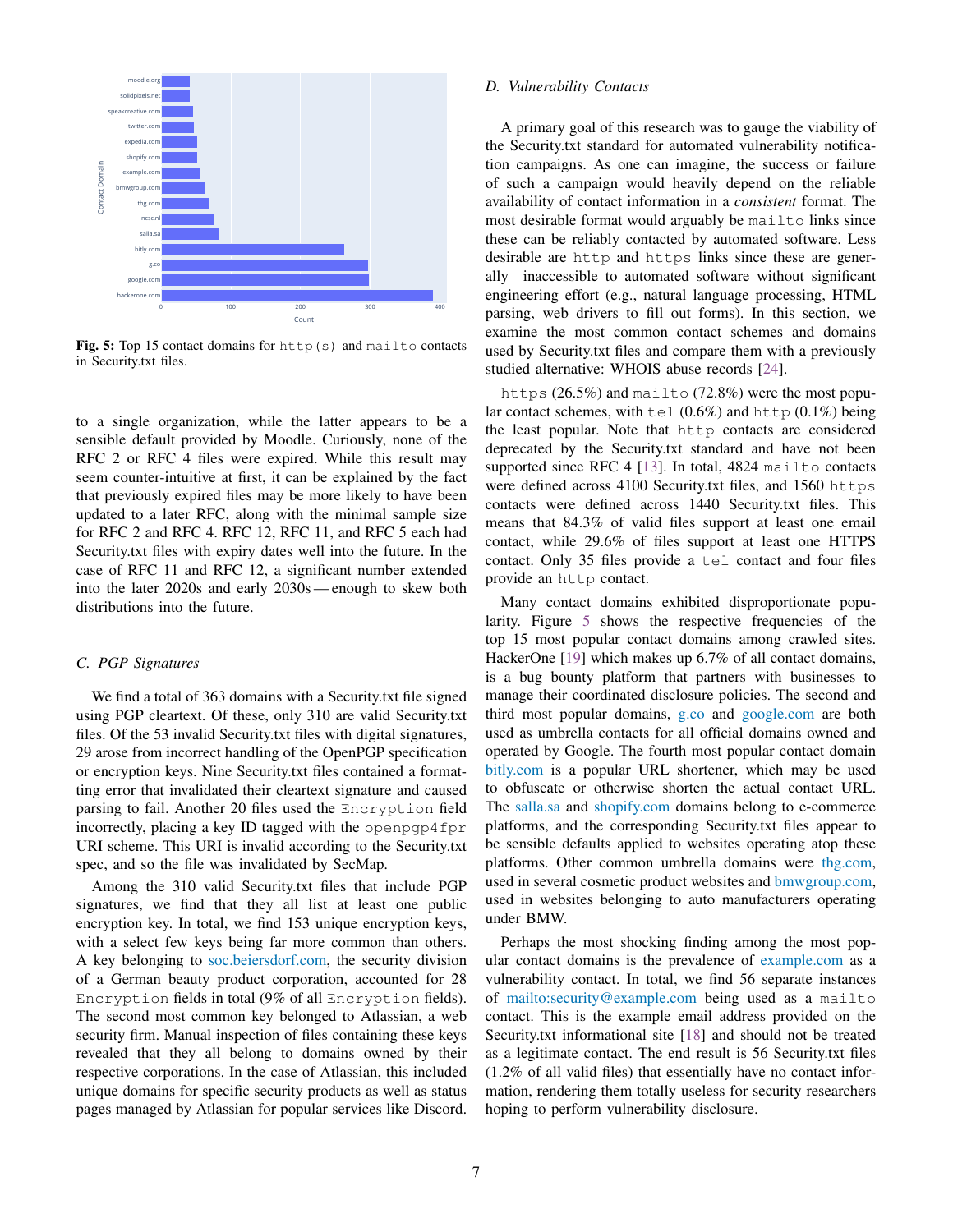Arabic **Czech** Danish English Finnish Flemish French German Hungarian Indonesian Italian Japanese Lithuanian Norwegian Polish Portuguese Russian Spanish Swedish Ukrainian  $i \in \blacksquare$ -Bulgarian <del>- -</del><br>Chamorro <del>- -</del> Chinese Croatian b<mark>li</mark> Danish English Estonian Finnish Flemish  $\overline{\phantom{a}}$ Galician-Georgian German Greek Hebrew Hindi Indonesian Italian Japanese Kazakh Korean Lithuanian Lojban No Language Northern Sami Norwegian Norwegian Bokmål Norwegian Nynorsk Persian Polish Portuguese Romanian Russian Serbian Sinhalese Slovak Spanish Swedish Thai Turkish Ukrainian Welsh

<span id="page-7-0"></span>Primary Language Choice **Supplementary Language Choice** Supplementary Language Choice Supplementary Language Choice

Fig. 6: Primary and supplementary language choices for vulnerability contacts. Only Security.txt files with at least one preferred language are considered. We define the primary language of a Security.txt file as the first language provided in its Preferred-Languages field. Any other languages listed as Preferred-Languages are considered supplementary. A value of "No Language" on the righthand side indicates a file with no supplementary languages. Note that English dominates both the primary and supplementary language choices in our dataset.

*Security.txt Contacts Versus WHOIS Abuse Contacts:* Li *et al.* [\[24,](#page-11-0) [25\]](#page-11-1) have investigated the use of WHOIS abuse records as vulnerability contact information in longitudinal vulnerability notification campaigns. Their results were modest, indicating that WHOIS contacts may not be the best point of contact for vulnerability disclosure. In the context of this research, we are interested in verifying this hypothesis by checking to see whether WHOIS abuse records match the contact information given in Security.txt files. To do this, we instruct SecMap to fetch the WHOIS abuse contact information associated with every domain that also has a valid Security.txt file. In total, SecMap was able to retrieve 2477 WHOIS abuse contacts. Interestingly, not a single WHOIS abuse contact was found to match a Security.txt contact. This finding raises further questions about the utility of such schemes for vulnerability notification.

### *E. Contact Languages*

Another critical piece of information for security researchers seeking to perform vulnerability notifications is knowing which language to use when communicating with vulnera-bility contacts [\[25\]](#page-11-1). The Security.txt standard provides such information using the Preferred-Languages field, an optional, comma-separated list of IANA language tags per RFC 5646 [\[32\]](#page-11-5). In this section, we examine the use of the

<span id="page-7-1"></span>

Fig. 7: The most common causes of extension fields in Security.txt files. These were found using a simple string-matching heuristic and manual examination of the data. The "Other" category comprises all extension fields that did not map cleanly onto this heuristic (e.g. unique extension fields).

Preferred-Languages field in Security.txt files, with a particular emphasis on how many files provide a preferred language and how frequently specific languages are chosen.

To identify a given language tag, SecMap uses the language-tags<sup>[5](#page-0-0)</sup> Rust library, which provides a parser and validator for IANA language tags. We then use metadata from the IANA registry to convert each language tag into its named counterpart (e.g. en-US would resolve to "English"), deduplicating as necessary. Almost half of all Security.txt files (47%) did not provide any contact language, while English (32%) was the most popular contact language provided. Other popular languages included German (4.5%), Czech (3.0%), French (2.5%), Flemish (2.2%), Arabic (1.5%), and Spanish (1.1%). All other languages appeared in under 1% of files.

According to the Security.txt standard, stakeholders may provide multiple languages in the Preferred-Languages field, in order of preference. Figure [6](#page-7-0) depicts the relationship between primary and secondary languages in Security.txt files. We define a "primary language choice" as any language that is the *first* element of a file's Preferred-Languages list. A "secondary language choice" is any language present in the list that is *not* the first element (i.e. all other elements in the list). English is the most popular choice as both a primary and a secondary language. In total, only 21 Security.txt files (0.4%) did not list English as a primary or secondary contact language.

## *F. Extension Fields*

To provide as much forward compatibility as possible [\[16\]](#page-10-0), the Security.txt standard provisions for *extension fields*, which it defines as any field name not included in the official standard. For instance, a line like Foo: Bar would be considered an extension field. Characterizing the most common

<sup>5</sup>Available: <https://crates.io/crates/language-tags>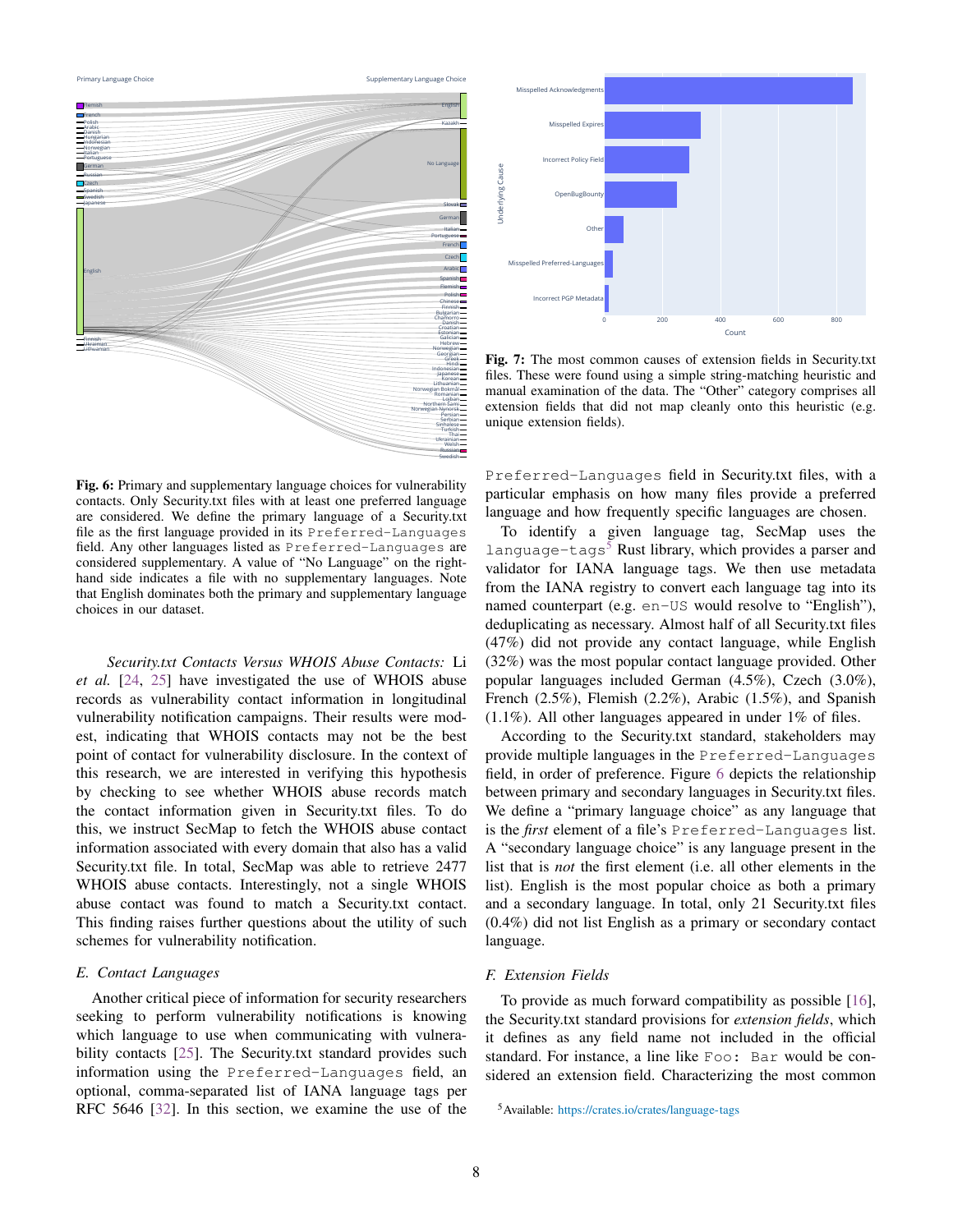extension fields used in Security.txt files is important for a few reasons. First, it may highlight widely-used extensions that should be considered for inclusion in the official standard. Moreover, extension fields may be considered as hard errors by an ignorant parser $6 6 -$ SecMap initially considered extension fields to be hard errors before it was modified to support them. A subtler yet equally important factor is that extension fields may mask any unintentional errors (e.g., spelling mistakes) that invalidate an official field. While the Security.txt file would still be considered valid, this information would likely go unnoticed by automated software.

In total, there were 1843 extension fields in 1362 files. This number was small enough that we could manually apply a heuristic to characterize them by reason. We derive the heuristic iteratively by examining a sum aggregation of all extension field names and applying a simple string matching algorithm to them. In the end, we derive a list of the six common reasons for extension fields (shown in Figure [7\)](#page-7-1). By far, the most common error was a misspelled Acknowledgments field (e.g. using the British English variant with an extra "e"). In total, this error accounted for 857 extension fields (46.5%). The second most common error was a misspelled Expires field (most commonly spelled Expiration), which accounted for 333 extension fields (18%). The third most common reason for extension fields was what we describe as an "incorrect policy field". These are fields that ordinarily should have been assigned to the official Policy field but were named something else in the Security.txt file. In total, incorrect policy fields accounted for 293 extension fields (15.9%). Other errors were less common but still occurred multiple times. A total of 29 extension fields (1.6%) were caused by a misspelled Preferred-Languages field. Another 15 (0.8%) were caused by invalid PGP metadata not picked up by SecMap's cleartext PGP parser.

OpenBugBounty fields were the fourth most common (and arguably the only legitimate) extension field encountered by SecMap. OpenBugBounty [\[31\]](#page-11-11) is an open platform for collaboration between security researchers and stakeholders impacted by vulnerabilities. The Security.txt files with OpenBugBounty fields each contained a link to the organization's OpenBugBounty program. Due to its prevalence, this field could be a reasonable candidate for inclusion in a future version of the Security.txt standard.

# V. DISCUSSION

## <span id="page-8-0"></span>*A. The Viability of Security.txt for Vulnerability Notifications*

The primary factor limiting the utility of Security.txt for vulnerability notification campaigns is its relatively low adoption rate. In particular, we find that only 1.6% of the top 100K domains or 0.49% of the top 1M domains include at least one valid Security.txt file. Comparatively, in Li *et al.*'s original vulnerability notifications study, they found a total of 12K WHOIS abuse contacts in a population of 310K hosts,

 ${}^{6}$ Extension fields are not well-documented in the official standard [\[16\]](#page-10-0) and are absent in the official informational webpage [\[18\]](#page-10-1).

or a rate of about 3.8% [\[24\]](#page-11-0). WHOIS abuse records are designed to mitigate abuse by domain owners rather than as a destination for reporting security vulnerabilities. Although Security.txt files are admittedly more likely to provide the correct contact information for reporting a vulnerability, we still see a significantly lower adoption rate, even among the most popular domains.

Another critical factor is how conducive a given contact field is to automation. To conduct a large-scale vulnerability notification campaign, automated software needs to process the Security.txt file, extract contact information, and send the notification (for instance, via email). While the Security.txt file format is designed to be machine parsable [\[16\]](#page-10-0), we find that many organizations either ignore or incorrectly implement the standard in such a way that could confound automated software in practice. Fortunately, the vast majority of Security.txt files discovered by SecMap (84.3% of all valid files) contain at least one mailto contact. This is an encouraging result since email is highly conducive to automated notification. While we note that 56 Security.txt files contained invalid [example.com](https://example.com) email addresses, this is a small minority of the total population.

Finally, language preferences merit consideration, as the effectiveness of a vulnerability notification campaign largely depends on its ability to convey the nature of security vulnerabilities to affected stakeholders [\[24\]](#page-11-0). Encouragingly, we find that only 0.4% of valid files (21 in total) did not list English as a primary contact language. This means that English is likely a viable choice for large-scale vulnerability notifications, and translation effort may not be required in most cases. Although this is an encouraging result, we note that nearly half (47%) of all Security.txt files do not list any preferred contact language.

In summary, while the Security.txt file format represents a promising step forward for vulnerability notifications, fundamental issues with the current standard, its misuse by downstream implementers, and a relatively low adoption rate are fundamental barriers to its practical utility.

#### *B. Recommendations for Adopters*

To maximize the utility of Security.txt for vulnerability notifications, we make the following recommendations to organizations seeking to adopt the standard:

- 1) Read and Understand the Standard. Organizations should read and understand the Security.txt standard before publishing a Security.txt file. When possible, guided tooling [\[18\]](#page-10-1) should be favoured over hand-crafted files to ensure compliance with the Security.txt spec. In addition, organizations should keep up to date with the latest version of the Security.txt RFC to ensure that they are providing the most useful information possible to security researchers.
- 2) Follow Security Best-Practices. Organizations should follow recommended best practices when implementing their Security.txt file. This includes providing a Canonical field listing the correct URI where the Security.txt file can be found and cryptographically signing the file using a cleartext PGP signature. The file should also list at least one encryption key, including the one used to sign the file.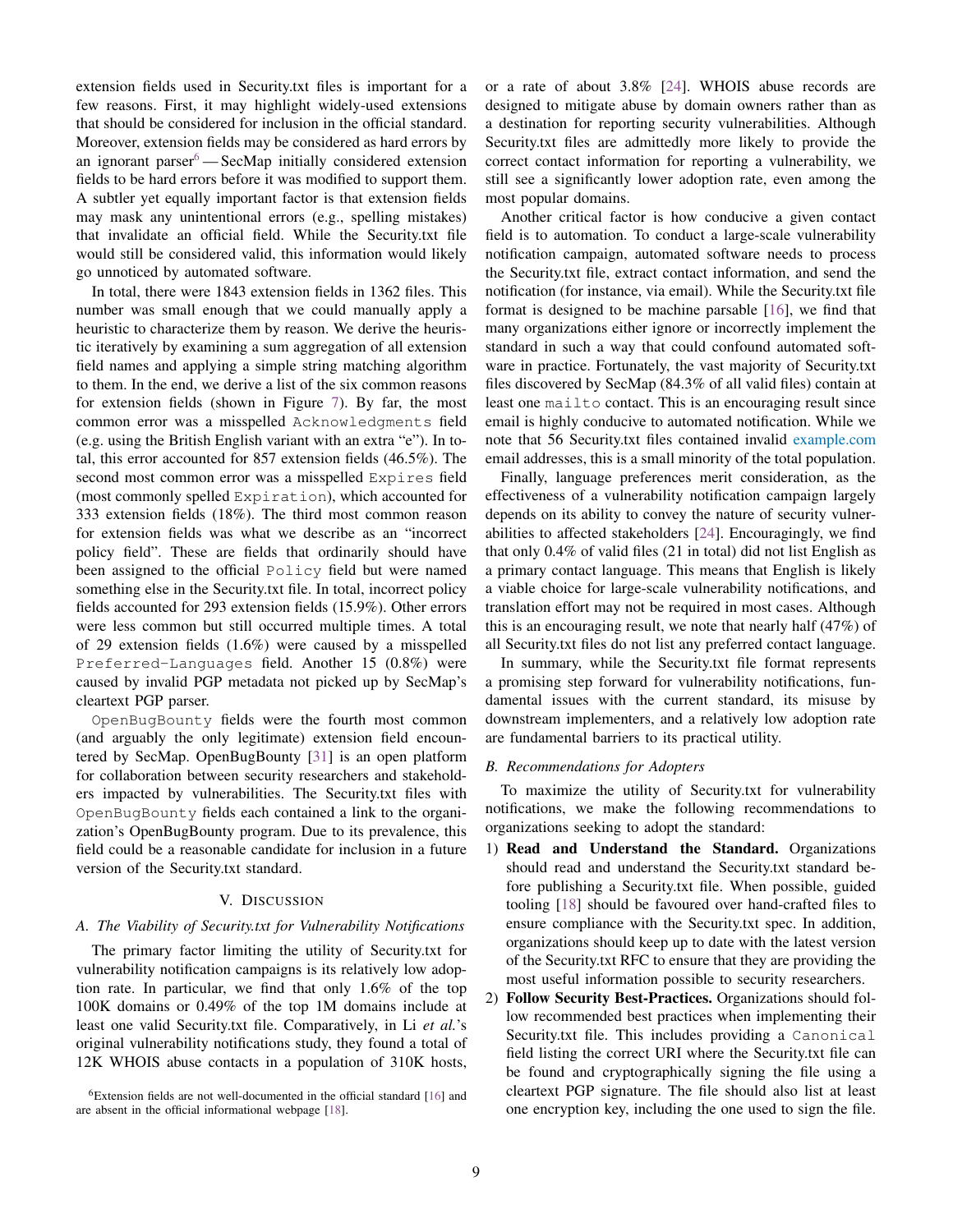- 3) Favour Explicitness. Organizations should favour explicitness when possible. This includes defining all optional fields, even when the field value matches a default defined by the Security.txt standard. For instance, organizations should always provide at least one value to the Preferred-Languages field. Being explicit about preferences reduces the likelihood of misunderstandings on the part of security researchers, particularly when automated tooling is involved.
- 4) Use Meaningful Expiry Dates. Organizations should provide a meaningful expiry date when creating their Security.txt files. In particular, the expiry date should not be too far into the future. We recommend that organizations use an expiry date of at most six months in the short term to match pace with the lifecycle of Security.txt RFC versions. Files should be kept up to date and not left to expire.
- 5) Be Aware of Automated Tooling. Organizations should be aware of automated tooling when creating their Security.txt files. It is not feasible to expect a security researcher conducting a large-scale vulnerability notification campaign to manually inspect each Security.txt file for further information. Links to external resources should be avoided unless these resources are machine-readable (e.g. favour plaintext resources in a standard format over HTML pages or pages rendered with JavaScript). Extension fields should be avoided in favour of standardized fields where possible.

#### *C. Recommendations for Improving the Standard*

We make the following recommendations to improve the standard:

- 1) Officially Adopt Popular Extension Fields. Popular extension fields like OpenBugBounty should be considered for inclusion in a future version of the standard. Standardizing these fields will help to ensure that organizations follow the same blueprint rather than guessing at an appropriate field name. Moreover, automated software will be better equipped to recognize these fields when parsing Security.txt files.
- 2) Make Important Fields Mandatory. Essential fields like Preferred-Languages and Canonical should be made mandatory rather than optional. This helps to reduce potential sources of error when parsing Security.txt files and ensures that security researchers always have the information they need when attempting to notify stakeholders of a vulnerability.
- 3) Remove Sources of Ambiguity. Where possible, sources of ambiguity should be removed from the standard. Field names like Acknowledgments should be updated to include other popular regional spellings. The Preferred-Languages field should be modified to be more consistent with other fields — that is, use multiple fields rather than a single, comma-separated list. These changes will help to reduce potential friction between Security.txt files and parsers.
- 4) Favour Machine Readability over Human Readability. The Security.txt standard has the laudable goal of being

simultaneously human-readable and machine-parsable [\[16,](#page-10-0) [18\]](#page-10-1). We argue that this may be a mistake since our experiences shows that the current RFC requires non-trivial engineering effort to parse correctly. More standardized file formats such as JSON may be more amenable to machine readability without completely sacrificing human readability. We also argue that the standard should expressly stipulate that all external resources linked within the file must be machine-readable.

### VI. RELATED WORK

The problem of vulnerability disclosure in computer security dates back to at least the mid-1980s with the advent of the earliest widespread computer exploits such as the Morris Worm [\[8\]](#page-10-11). Since the inception of such exploits, there has been widespread public debate [\[2,](#page-10-12) [3,](#page-10-13) [4,](#page-10-14) [8,](#page-10-11) [25,](#page-11-1) [26,](#page-11-2) [28,](#page-11-3) [29,](#page-11-12) [36\]](#page-11-13) surrounding the best way to communicate security vulnerabilities to impacted stakeholders. One aspect of vulnerability disclosure that many can agree on is that we have an ethical responsibility as security researchers to promptly disclose vulnerabilities to affected parties so that they may resolve the issue as soon as possible [\[25\]](#page-11-1).

The research community has recently begun exploring the potential impact of widespread vulnerability notification campaigns. In such a campaign, researchers communicate directly with impacted stakeholders and work with them to achieve positive security outcomes (ideally total remediation). Li *et al.* [\[24,](#page-11-0) [25\]](#page-11-1) conducted large-scale vulnerability notification campaigns using ZMap [\[7\]](#page-10-15) to identify impacted stakeholders. They leveraged a variety of existing contact methods, including WHOIS abuse records, localized national CERTs and the US national CERT. Their findings were promising, albeit modest, with an 11% increase in remediation over the control when notifying WHOIS contacts. Among their findings, they cite a lack of availability of alternative contact methods as a primary limiting factor.

Poteat and Li [\[33\]](#page-11-14) ran a longitudinal study exploring Security.txt adoption in Alexa's top 100K sites over 15 months. The authors find a comparatively larger number of domains with Security.txt files, although two differentiating factors in their methodology can explain this difference. First, their list of candidate domains changed throughout the study, whereas our results consider a fixed snapshot. Second, their criteria for including files into their dataset appears to be less rigorous. We note several instances of files in their study which SecMap would have considered to be invalid. The authors also did not consider multiple Security.txt RFC versions in their analysis, instead focusing on RFC version 12. Aside from the density of valid Security.txt files and the selection criteria used to find them, many of the results from Poteat and Li [\[33\]](#page-11-14) are consistent with our findings.

#### VII. CONCLUSION

Our results indicate that most top domains have not adopted Security.txt, and Among domains that have adopted the standard, Security.txt files are often out of date, expired, or invalid.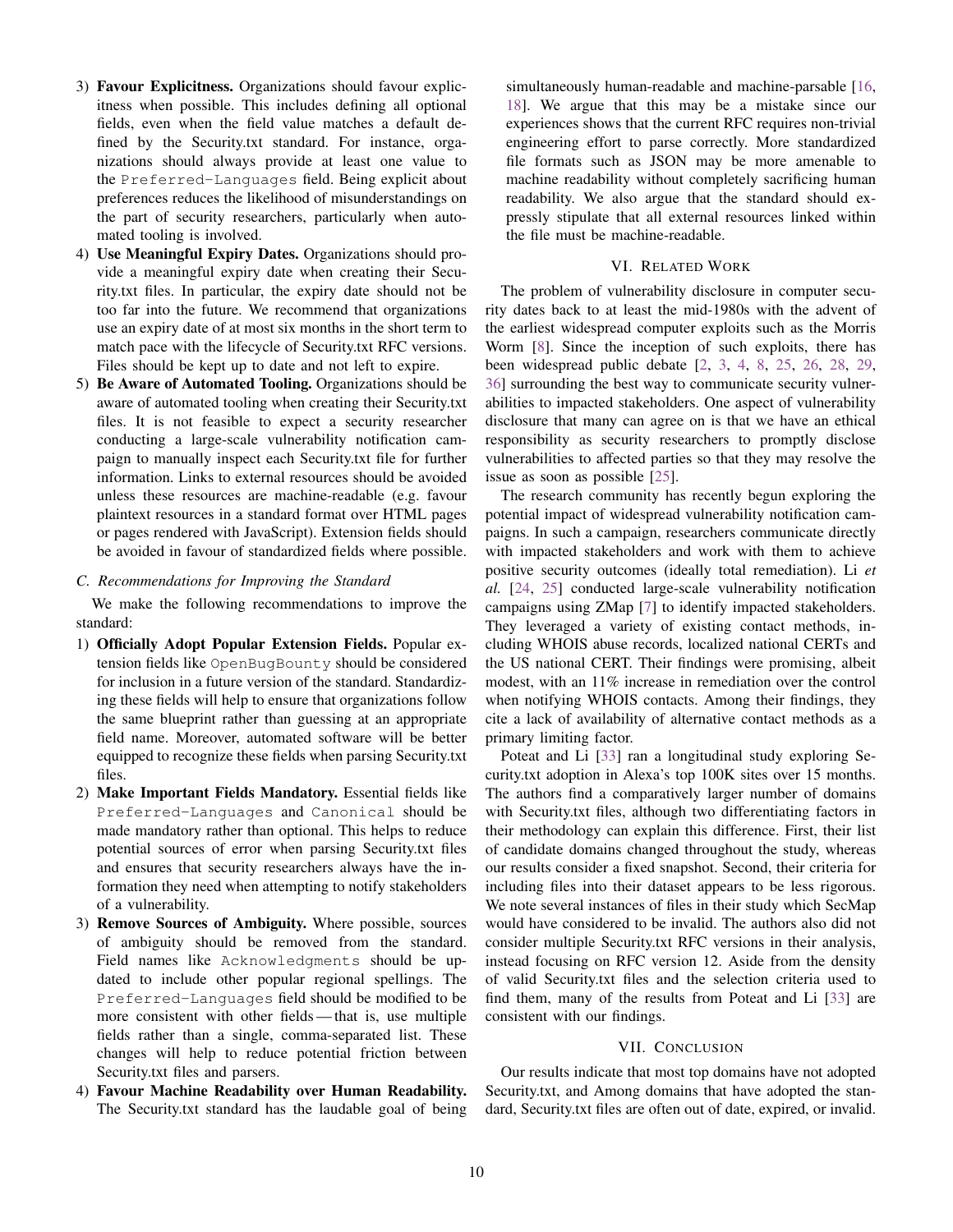These factors can significantly impede Security.txt's utility for vulnerability notifications, particularly when automated software may be required to scale up a notification campaign.

Based on our findings, we encourage standard authors to address several sources of confusion in the current standard, which contribute to a high rate of error among adopters. Similarly, we encourage adopters of the standard to follow security best practices, such as digitally signing their Security.txt files and providing a machine-readable link to a valid encryption key. We also stress the importance of ensuring that Security.txt files are as friendly as possible to automated software in order to maximize their utility for researchers conducting a large number of vulnerability notifications.

#### **REFERENCES**

- <span id="page-10-8"></span>[1] Alexa Internet, Inc., *The Top 500 Sites on the Web*, 2021. [Online]. Available: [https : / / www. alexa . com /](https://www.alexa.com/topsites) [topsites](https://www.alexa.com/topsites) (visited on 12/15/2021).
- <span id="page-10-12"></span>[2] Ashish Arora and Rahul Telang, "Economics of Software Vulnerability Disclosure," *IEEE Secur. Priv.*, vol. 3, no. 1, pp. 20–25, 2005. DOI: 10.1109/MSP. [2005.12.](https://doi.org/10.1109/MSP.2005.12)
- <span id="page-10-13"></span>[3] Ashish Arora, Rahul Telang, and Hao Xu, "Optimal Policy for Software Vulnerability Disclosure," *Manag. Sci.*, vol. 54, no. 4, pp. 642–656, 2008. DOI: [10.1287/](https://doi.org/10.1287/mnsc.1070.0771) [mnsc.1070.0771.](https://doi.org/10.1287/mnsc.1070.0771)
- <span id="page-10-14"></span>[4] Hasan Cavusoglu, Huseyin Cavusoglu, and Srinivasan Raghunathan, "Emerging Issues in Responsible Vulnerability Disclosure," in *Annual Workshop on the Economics of Information Security (WEIS)*, 2005. [Online]. Available: [http://infosecon.net/workshop/pdf/cavusoglu.](http://infosecon.net/workshop/pdf/cavusoglu.pdf) [pdf.](http://infosecon.net/workshop/pdf/cavusoglu.pdf)
- [5] Louis F. DeKoven, Audrey Randall, Ariana Mirian, Gautam Akiwate, Ansel Blume, Lawrence K. Saul, Aaron Schulman, Geoffrey M. Voelker, and Stefan Savage, "Measuring Security Practices and How They Impact Security," in *Internet Measurement Conference (IMC)*, ACM, 2019, pp. 36–49. DOI: [10.1145/3355369.](https://doi.org/10.1145/3355369.3355571) [3355571.](https://doi.org/10.1145/3355369.3355571)
- [6] Zakir Durumeric, James Kasten, David Adrian, J. Alex Halderman, Michael Bailey, Frank Li, Nicholas Weaver, Johanna Amann, Jethro Beekman, Mathias Payer, and Vern Paxson, "The Matter of Heartbleed," in *Internet Measurement Conference (IMC)*, ACM, 2014, pp. 475– 488. DOI: [10.1145/2663716.2663755.](https://doi.org/10.1145/2663716.2663755)
- <span id="page-10-15"></span>[7] Zakir Durumeric, Eric Wustrow, and J. Alex Halderman, "ZMap: Fast Internet-wide Scanning and Its Security Applications," in *USENIX Security Symposium*, USENIX Association, 2013, pp. 605–620. [Online]. Available: [https : / / www . usenix . org / conference /](https://www.usenix.org/conference/usenixsecurity13/technical-sessions/paper/durumeric) [usenixsecurity13/technical-sessions/paper/durumeric.](https://www.usenix.org/conference/usenixsecurity13/technical-sessions/paper/durumeric)
- <span id="page-10-11"></span>[8] Ted Eisenberg, David Gries, Juris Hartmanis, Don Holcomb, M. Stuart Lynn, and Thomas Santoro, "The Cornell Commission: On Morris and the Worm," *Commun. ACM*, vol. 32, no. 6, pp. 706–709, 1989. DOI: [10.1145/](https://doi.org/10.1145/63526.63530) [63526.63530.](https://doi.org/10.1145/63526.63530)
- <span id="page-10-10"></span>[9] R. Fielding and J. Reschke, "Hypertext Transfer Protocol (HTTP/1.1): Semantics and Content," Internet Engineering Task Force, Internet Draft 7231, Jun. 2014. [Online]. Available: [https : / / datatracker. ietf . org / doc /](https://datatracker.ietf.org/doc/html/rfc7231) [html/rfc7231](https://datatracker.ietf.org/doc/html/rfc7231) (visited on 12/10/2021).
- <span id="page-10-9"></span>[10] Pawel Foremski, Oliver Gasser, and Giovane C. M. Moura, "DNS Observatory: The Big Picture of the DNS," in *Internet Measurement Conference (IMC)*, ACM, 2019, pp. 87–100. DOI: [10 . 1145 / 3355369 .](https://doi.org/10.1145/3355369.3355566) [3355566.](https://doi.org/10.1145/3355369.3355566)
- <span id="page-10-6"></span>[11] Edwin Foudil and Yakov Shafranovich, "A Method for Web Security Policies," Internet Engineering Task Force, Internet Draft draft-foudil-securitytxt-02, Dec. 2017, Work in Progress. [Online]. Available: [https://](https://datatracker.ietf.org/doc/html/draft-foudil-securitytxt-02) [datatracker.ietf.org/doc/html/draft-foudil-securitytxt-02](https://datatracker.ietf.org/doc/html/draft-foudil-securitytxt-02) (visited on 12/10/2021).
- <span id="page-10-7"></span>[12] Edwin Foudil and Yakov Shafranovich, "A Method for Web Security Policies," Internet Engineering Task Force, Internet Draft draft-foudil-securitytxt-00, Sep. 2017, Work in Progress. [Online]. Available: [https://](https://datatracker.ietf.org/doc/html/draft-foudil-securitytxt-00) [datatracker.ietf.org/doc/html/draft-foudil-securitytxt-00](https://datatracker.ietf.org/doc/html/draft-foudil-securitytxt-00) (visited on 12/10/2021).
- <span id="page-10-5"></span>[13] Edwin Foudil and Yakov Shafranovich, "A Method for Web Security Policies," Internet Engineering Task Force, Internet Draft draft-foudil-securitytxt-04, Jul. 2018, Work in Progress. [Online]. Available: [https://](https://datatracker.ietf.org/doc/html/draft-foudil-securitytxt-04) [datatracker.ietf.org/doc/html/draft-foudil-securitytxt-04](https://datatracker.ietf.org/doc/html/draft-foudil-securitytxt-04) (visited on 12/10/2021).
- <span id="page-10-4"></span>[14] Edwin Foudil and Yakov Shafranovich, "A Method for Web Security Policies," Internet Engineering Task Force, Internet Draft draft-foudil-securitytxt-05, Jan. 2019, Work in Progress. [Online]. Available: [https://](https://datatracker.ietf.org/doc/html/draft-foudil-securitytxt-05) [datatracker.ietf.org/doc/html/draft-foudil-securitytxt-05](https://datatracker.ietf.org/doc/html/draft-foudil-securitytxt-05) (visited on 12/10/2021).
- <span id="page-10-3"></span>[15] Edwin Foudil and Yakov Shafranovich, "A File Format to Aid in Security Vulnerability Disclosure," Internet Engineering Task Force, Internet Draft draft-foudilsecuritytxt-09, Feb. 2020, Work in Progress. [Online]. Available: [https://datatracker.ietf.org/doc/html/draft](https://datatracker.ietf.org/doc/html/draft-foudil-securitytxt-09)[foudil-securitytxt-09](https://datatracker.ietf.org/doc/html/draft-foudil-securitytxt-09) (visited on 12/10/2021).
- <span id="page-10-0"></span>[16] Edwin Foudil and Yakov Shafranovich, "A File Format to Aid in Security Vulnerability Disclosure," Internet Engineering Task Force, Internet Draft draft-foudilsecuritytxt-12, May 2021, Work in Progress. [Online]. Available: [https://datatracker.ietf.org/doc/html/draft](https://datatracker.ietf.org/doc/html/draft-foudil-securitytxt-12)[foudil-securitytxt-12](https://datatracker.ietf.org/doc/html/draft-foudil-securitytxt-12) (visited on 12/10/2021).
- <span id="page-10-2"></span>[17] Edwin Foudil and Yakov Shafranovich, "A File Format to Aid in Security Vulnerability Disclosure," Internet Engineering Task Force, Internet Draft draft-foudilsecuritytxt-11, Mar. 2021, Work in Progress. [Online]. Available: [https://datatracker.ietf.org/doc/html/draft](https://datatracker.ietf.org/doc/html/draft-foudil-securitytxt-11)[foudil-securitytxt-11](https://datatracker.ietf.org/doc/html/draft-foudil-securitytxt-11) (visited on 12/10/2021).
- <span id="page-10-1"></span>[18] Edwin Foudil and Yakov Shafranovich, *security.txt*, Official informational website, 2021. [Online]. Available: <https://securitytxt.org/> (visited on 12/10/2021).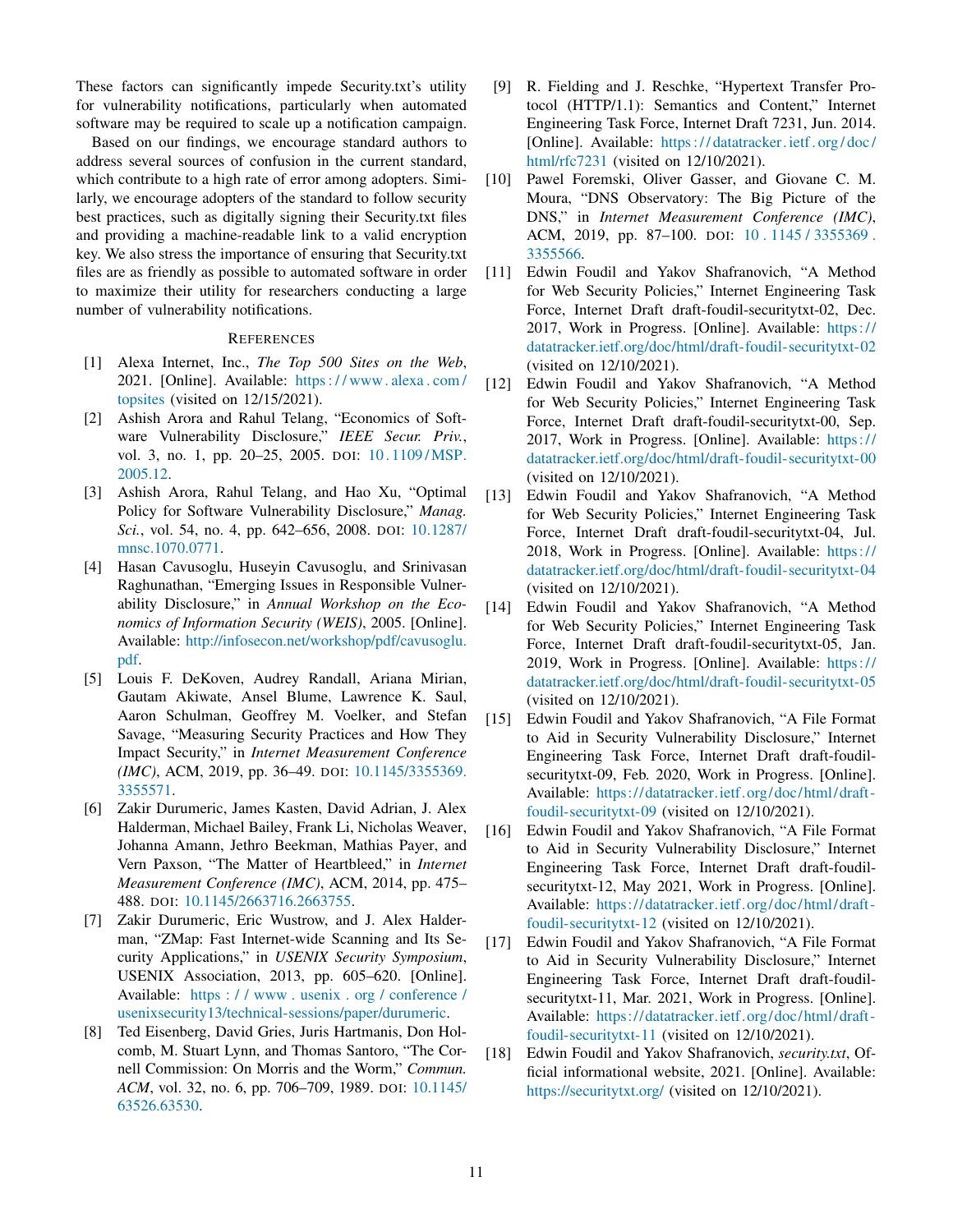- <span id="page-11-10"></span>[19] HackerOne, *HackerOne*, Official website, 2021. [Online]. Available: <https://www.hackerone.com/company> (visited on 12/12/2021).
- <span id="page-11-7"></span>[20] D Hubbard, *Cisco Umbrella 1 Million*, 2016. [Online]. Available: [https://umbrella.cisco.com/blog/2016/12/14/](https://umbrella.cisco.com/blog/2016/12/14/cisco-umbrella-1-million/) [cisco-umbrella-1-million/](https://umbrella.cisco.com/blog/2016/12/14/cisco-umbrella-1-million/) (visited on 12/15/2021).
- <span id="page-11-6"></span>[21] D Jones, *Majestic Million CSV Now Free For All, Daily*, 2012. [Online]. Available: [https://blog.majestic.com/](https://blog.majestic.com/development/%20majestic-million-csv-daily/) [development/%20majestic- million- csv- daily/](https://blog.majestic.com/development/%20majestic-million-csv-daily/) (visited on 12/15/2021).
- [22] Mattijs Jonker, Anna Sperotto, Roland van Rijswijk-Deij, Ramin Sadre, and Aiko Pras, "Measuring the Adoption of DDoS Protection Services," in *Internet Measurement Conference (IMC)*, ACM, 2016, pp. 279– 285. [Online]. Available: [http://dl.acm.org/citation.cfm?](http://dl.acm.org/citation.cfm?id=2987487) [id=2987487.](http://dl.acm.org/citation.cfm?id=2987487)
- <span id="page-11-4"></span>[23] Victor Le Pochat, Tom Van Goethem, Samaneh Tajalizadehkhoob, Maciej Korczyński, and Wouter Joosen, "Tranco: A Research-Oriented Top Sites Ranking Hardened Against Manipulation," in *26th Annual Network and Distributed System Security Symposium*, ser. NDSS 2019, Feb. 2019. DOI: [10.14722/ndss.2019.23386.](https://doi.org/10.14722/ndss.2019.23386)
- <span id="page-11-0"></span>[24] Frank Li, Zakir Durumeric, Jakub Czyz, Mohammad Karami, Michael Bailey, Damon McCoy, Stefan Savage, and Vern Paxson, "You've Got Vulnerability: Exploring Effective Vulnerability Notifications," in *USENIX Security Symposium*, USENIX Association, 2016, pp. 1033– 1050. [Online]. Available: [https : / / www . usenix .](https://www.usenix.org/conference/usenixsecurity16/technical-sessions/presentation/li) [org / conference / usenixsecurity16 / technical - sessions /](https://www.usenix.org/conference/usenixsecurity16/technical-sessions/presentation/li) [presentation/li](https://www.usenix.org/conference/usenixsecurity16/technical-sessions/presentation/li) (visited on 12/10/2021).
- <span id="page-11-1"></span>[25] Frank Li, Grant Ho, Eric Kuan, Yuan Niu, Lucas Ballard, Kurt Thomas, Elie Bursztein, and Vern Paxson, "Remedying Web Hijacking: Notification Effectiveness and Webmaster Comprehension," in *International Conference on World Wide Web*, ACM, 2016, pp. 1009– 1019. DOI: [10.1145/2872427.2883039.](https://doi.org/10.1145/2872427.2883039)
- <span id="page-11-2"></span>[26] George Mangalaraj and M. K. Raja, "Software Vulnerability Disclosure and its Impact on Exploitation: An Empirical Study," in *Americas Conference on Information Systems (AMCIS)*, Deepak Khazanchi and Ilze Zigurs, Eds., Association for Information Systems, 2005, p. 273. [Online]. Available: [http://aisel.aisnet.org/](http://aisel.aisnet.org/amcis2005/273) [amcis2005/273.](http://aisel.aisnet.org/amcis2005/273)
- <span id="page-11-8"></span>[27] Célestin Matte, Nataliia Bielova, and Cristiana Santos, "Do Cookie Banners Respect my Choice?: Measuring Legal Compliance of Banners from IAB Europe's Transparency and Consent Framework," in *2020 IEEE Symposium on Security and Privacy, SP 2020, San Francisco, CA, USA, May 18-21, 2020*, IEEE, 2020, pp. 791–809. DOI: [10.1109/SP40000.2020.00076.](https://doi.org/10.1109/SP40000.2020.00076)
- <span id="page-11-3"></span>[28] David McKinney, "New Hurdles for Vulnerability Disclosure," *IEEE Secur. Priv.*, vol. 6, no. 2, pp. 76–78, 2008. DOI: [10.1109/MSP.2008.39.](https://doi.org/10.1109/MSP.2008.39)
- <span id="page-11-12"></span>[29] Miles McQueen, Jason L. Wright, and Lawrence Wellman, "Are Vulnerability Disclosure Deadlines Justified?" In *International Workshop on Security Measurements and Metrics (Metrisec)*, James Walden and Laurie A. Williams, Eds., IEEE, 2011, pp. 96–101. DOI: [10.1109/Metrisec.2011.9.](https://doi.org/10.1109/Metrisec.2011.9)
- <span id="page-11-9"></span>[30] Arian Akhavan Niaki, Shinyoung Cho, Zachary Weinberg, Nguyen Phong Hoang, Abbas Razaghpanah, Nicolas Christin, and Phillipa Gill, "ICLab: A Global, Longitudinal Internet Censorship Measurement Platform," in *IEEE Symposium on Security and Privacy*, IEEE, 2020, pp. 135–151. DOI: [10.1109/SP40000.2020.00014.](https://doi.org/10.1109/SP40000.2020.00014)
- <span id="page-11-11"></span>[31] OpenBugBounty Project, *OpenBugBounty*, Official website, 2021. [Online]. Available: https://www. [openbugbounty . org / open - bug - bounty/](https://www.openbugbounty.org/open-bug-bounty/) (visited on 12/15/2021).
- <span id="page-11-5"></span>[32] A. Phillips and M. Davis, "Tags for Identifying Languages," Internet Engineering Task Force, Internet Draft 5646, Sep. 2009. [Online]. Available: [https://datatracker.](https://datatracker.ietf.org/doc/html/rfc5646) [ietf.org/doc/html/rfc5646](https://datatracker.ietf.org/doc/html/rfc5646) (visited on 12/14/2021).
- <span id="page-11-14"></span>[33] Tara Poteat and Frank Li, "Who You Gonna Call?: An Empirical Evaluation of Website Security.txt Deployment," in *Internet Measurement Conference (IMC)*, ACM, 2021, pp. 526–532. DOI: [10 . 1145 / 3487552 .](https://doi.org/10.1145/3487552.3487841) [3487841.](https://doi.org/10.1145/3487552.3487841)
- [34] John P. Rula, Philipp Richter, Georgios Smaragdakis, and Arthur W. Berger, "Who's left behind?: Measuring Adoption of Application Updates at Scale," in *Internet Measurement Conference (IMC)*, ACM, 2020, pp. 710– 723. DOI: [10.1145/3419394.3423656.](https://doi.org/10.1145/3419394.3423656)
- [35] Sudheesh Singanamalla, Esther Han Beol Jang, Richard J. Anderson, Tadayoshi Kohno, and Kurtis Heimerl, "Accept the Risk and Continue: Measuring the Long Tail of Government https Adoption," in *Internet Measurement Conference (IMC)*, ACM, 2020, pp. 577–597. DOI: [10.1145/3419394.3423645.](https://doi.org/10.1145/3419394.3423645)
- <span id="page-11-13"></span>[36] Hemang Chamakuzhi Subramanian and Suresh Malladi, "Bug Bounty Marketplaces and Enabling Responsible Vulnerability Disclosure: An Empirical Analysis," *J. Database Manag.*, vol. 31, no. 1, pp. 38–63, 2020. DOI: [10.4018/JDM.2020010103.](https://doi.org/10.4018/JDM.2020010103)

## **APPENDIX**